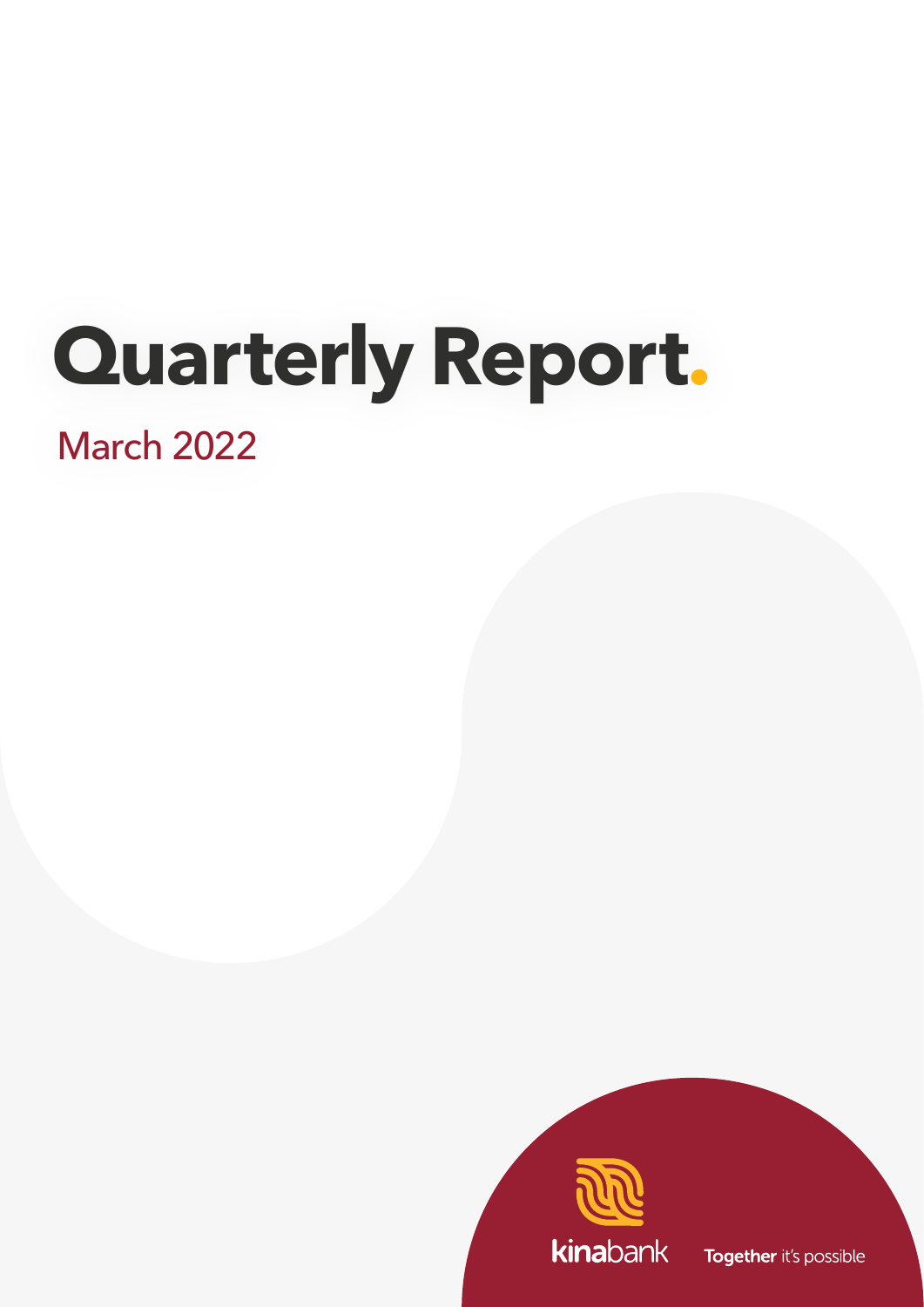## **Quarter Highlights.**

| <b>H2%</b><br><b>Revised Growth</b><br>in 2022 | BPNG released its revised GDP<br>projections for 2022 in its latest<br>Monetary Policy Statement. Economy<br>is still in recovery mode.                                                | $+17%$<br><b>Domestic Fuel</b><br><b>Prices</b> | Domestic fuel prices for consumers<br>spiked during the first quarter - rising<br>+17% since the beginning of the year.                                 |
|------------------------------------------------|----------------------------------------------------------------------------------------------------------------------------------------------------------------------------------------|-------------------------------------------------|---------------------------------------------------------------------------------------------------------------------------------------------------------|
|                                                |                                                                                                                                                                                        |                                                 |                                                                                                                                                         |
| >US\$100/bl<br><b>Brent Crude</b>              | The IMF projects that Oil Prices will<br>remain elevated for the remainder<br>of 2022 - pointing to continued<br>inflationary pressures for import<br>dependent economies such as PNG. | $+24%$<br><b>Iron Ore</b>                       | Global Iron Prices increased as China<br>announced it would relax its 'green<br>targets' in the steelmaking industry.                                   |
|                                                |                                                                                                                                                                                        |                                                 |                                                                                                                                                         |
| $+24%$<br>Palm Oil                             | Palm Oil prices spiked by +24% in the<br>first quarter - after leading Global<br>producer - Indonesia - announced<br>that it will ban exports.                                         | <5%<br>1 year T-Bills                           | 364-day Treasury Bills continue to<br>creep lower with excess demand in<br>the market forcing institutions to bid<br>aggressively for Government paper. |

# **Market Commentary.**

The first quarter of 2022 started with a similar story to the end of last year dominating the news headlines – supplychain disruptions, inflation and the possibilities of new COVID-19 variants threatening economic recovery. These global challenges were exacerbated by Russia's invasion of Ukraine. The significance of these two countries to the global supply of major commodities – ranging from oil, LNG, precious metal and wheat – has sparked supply-side shocks to the global trading system and increased prices for raw commodities. The S&P GS Commodities Index – the widely-recognized benchmark commodities index that tracks the performance of the global commodities market-increased almost +29% during the first quarter.

The first quarter was also challenging for the 2 largest economies - the U.S and China. The U.S. Federal Reserve raised interest rates as expected, highlighting the persistent inflation in the U.S economy over the past year. The Chinese economy was also slow due to the property market issues (carrying over from 2021), as well as another wave of COVID-19 outbreaks across the country which triggered lockdowns in main cities.

On the domestic front, a major concern to businesses and consumers has been the impact of global oil prices on the local price offered at fuel bowsers across the country. **[Kina's Economic Note](https://www.kinabank.com.pg/wp-content/uploads/2022/03/one_page_economic_update_3.pdf)**  published last month briefly explains PNG's fuel price-setting scheme on how local prices are very sensitive to global oil price shocks. During the first quarter, local fuel prices rose +17% from the start of the year, as Brent Oil shot past US\$100/barrel in the wake of Russia's invasion.

The PNG-headquartered companies listed on the local PNGX stock exchange released their final 2021 financial reports. Finance and Banking sector stocks did very well; with BSP, Kina Bank and Credit Corporation announcing strong profits for 2021. Domestic retail activity also continued to grow during the first quarter, with the Bank of PNG's data on the use of Bank Debit Cards (for interbank machine transactions) showing very active usage, particularly for ATM cash withdrawals and EFTPOS purchases. During the first quarter, there were almost 1.4million interbank debit card transactions recorded – a +34% increase on the first quarter transactional volumes in 2021 – and a +15% increase on the quarterly average through the whole of last year.

In terms of the macroeconomic recovery, both the Bank of PNG (in their March Monetary Policy Statement) and the World Bank released their revised 2022 growth forecasts last month: with BPNG forecasting 2% GDP growth this year (Kina's MPS Summary can be found here- insert link). The World Bank is more optimistic – projecting 4% GDP growth for 2022.

**Together** it's possible

Level 9, Kina Bank Haus Douglas Street, PO Box 1141 Port Moresby NCD 121 Papua New Guinea

**Telephone** +675 308 3800 **Facsilmile** +675 308 3899 **Email** kina@kinabank.com.pg **SWIFT** KINIPGPG **kinabank.com.pg**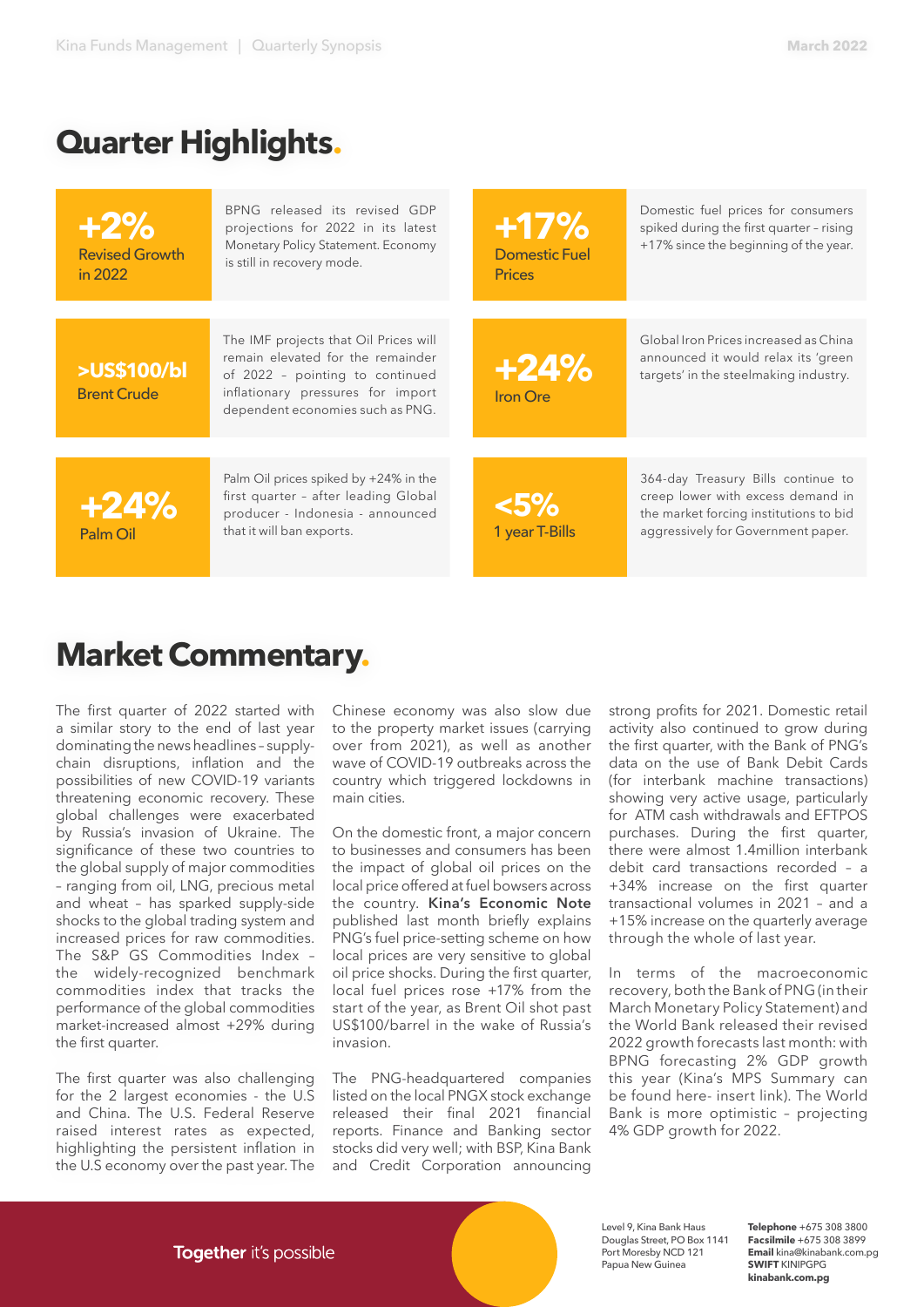### **Kina Bank Outlook.**

Since the Russia/Ukraine crisis and a hawkish Fed signaling more interest rate hikes, the degree of uncertainty has risen around global markets, particularly with major commodities and stocks. Rising interest rates, coupled with inflation have in the past led to recessions for the U.S economy.

This will prompt business planners and investors alike to approach the remaining months with caution, particularly as inflation remains 'persistent', but we

### **PNG FX Market.**

The first quarter recorded a total average of just under PGK3.5 billion in FX market turnover. These levels are +28% more than the average quarterly turnover of the corresponding period from the previous 2 years – reflecting increased inflows into the market. Increased export flows came from gold exporters, with the gold price spiking during the first quarter due to current global geopolitical tensions. The Bank of PNG also supported the market with about PGK664m of foreign currency during the quarter. The second and fourth quarters are normally the busier periods of the year – so we will expect greater turnover over the next 3 months.

expect global economic activity to still continue to rise, reflecting the economic recovery from the pandemic.

Looking forward in the coming months in PNG, the major cause for concern will be the increase in prices for goods and services. BPNG forecasts headline inflation at 5% this year. However, with continued elevated oil prices impacting local fuel costs (already +17% this year); the global supply-chain crisis impacting shipping container movements dragging on; and the entrenched structural imbalances which have impacted the PGK foreign currency market for some time; the costs of imports into the country will continue to impact retail margins.

Upward price pressures will continue to persist, particularly with the issuing of writs for the General Elections in April triggering the start of the election campaigning period.

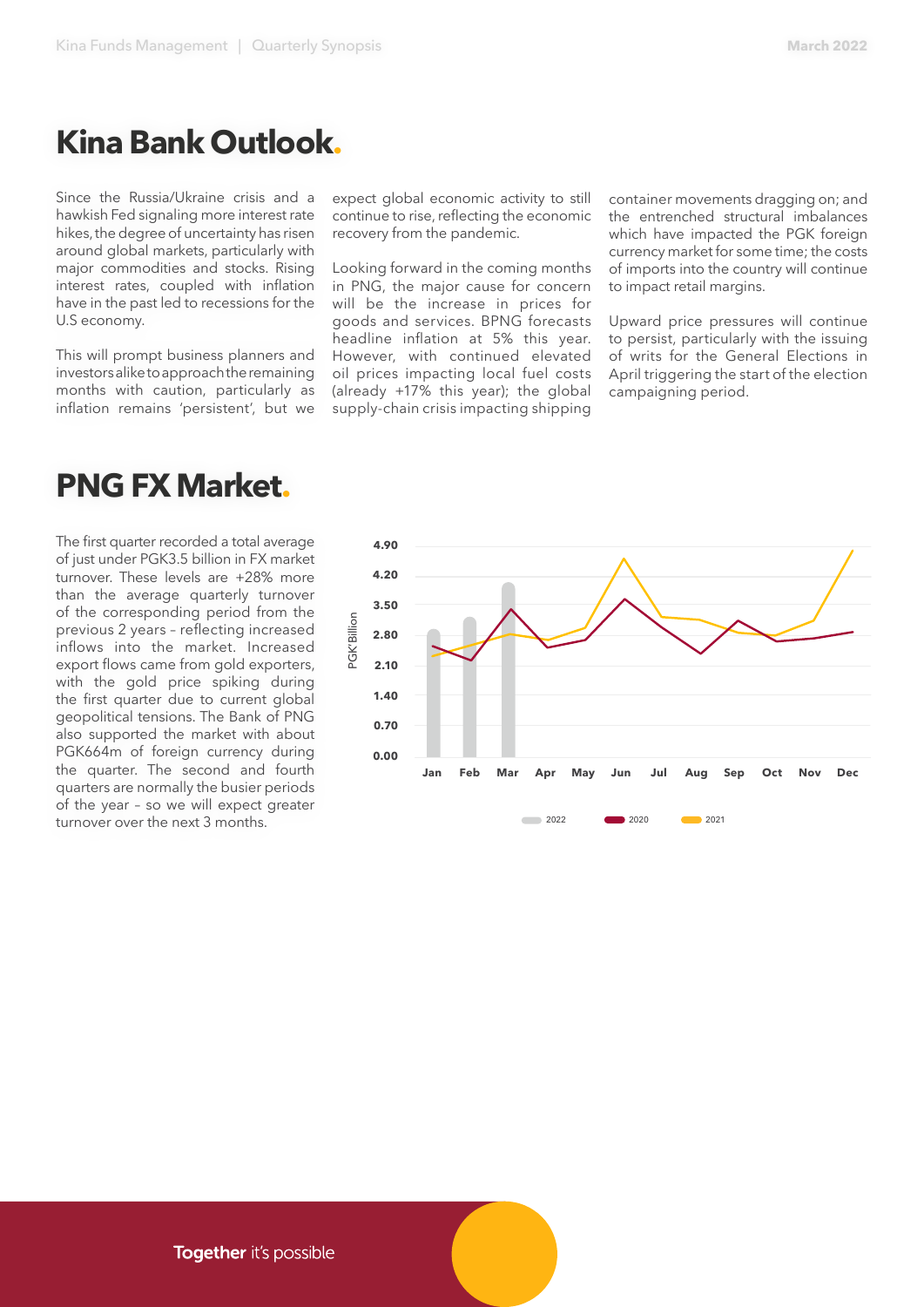# **PNG Equities.**

Corporate earnings for most of the major companies on the PNGX were released during the first quarter, with the 2 major commercial Banks, BSP (BFL) and Kina (KSL), both posting strong Return on Equity (ROE) of 28% (BSP) and 12% (KSL); respectively. The quarter was also the first in which Santos traded, following its acquisition of Oil Search at the back end of 2021.

In terms of the first quarter performance, Kina (KSL) shares closed out +1.7% higher; while Credit Corporation (CCP) dropped -4.8%. The Kina Securities Index (KSi) remained relatively flat throughout the quarter, while the Home Stocks index (KSHi) dropped -3.1%, in part to the CCP price drop.

|                                             | <b>PRICE*</b> |                          | Q1       |                              | YTD     |
|---------------------------------------------|---------------|--------------------------|----------|------------------------------|---------|
| <b>PNG Stock Exchange (PNGX)</b>            |               |                          |          |                              |         |
| Kina Securities Ltd. (KSL)                  | 3.00          | 个                        | 1.7%     | ↑                            | 1.7%    |
| Credit Corporation PNG. (CCP)               | 1.60          | ↓                        | $-4.8%$  | ↓                            | $-4.8%$ |
| BSP Financial Group Ltd. (BSP)              | 12.05         | ↓                        | $-1.6%$  | ↓                            | $-1.6%$ |
| <b>Australian Securities Exchange (ASX)</b> |               |                          |          |                              |         |
| Kina Securities Ltd. (KSL)                  | 0.86          | $\overline{\phantom{a}}$ | $0.0\%$  | $\qquad \qquad \blacksquare$ | 0.0%    |
| Newcrest Mining Ltd. (NCM)                  | 26.74         | ↑                        | 9.2%     | ↑                            | 9.2%    |
| Santos Limited (STO)                        | 7.74          | ↑                        | 22.7%    | 个                            | 22.7%   |
| <b>PNG Market Indices</b>                   |               |                          |          |                              |         |
| Ksi                                         | 5,853.76      | ↓                        | $-0.1%$  | V                            | $-0.1%$ |
| KSHi                                        | 13,950.35     | ↓                        | $-3.1\%$ | ↓                            | $-3.1%$ |

*\*Prices are in PGK on PNGX; \$AUD on ASX.*

## **PNG Cash & Fixed Income.**

Over the past 3 months, the Government raised PGK5.2bn through the issuance of Treasury bills, while the longer-dated Government Inscribed Stock (GIS) auction was cancelled.

The 364-day term bill fell sharply by more than 100 basis points during the period, forcing Deposit-Taking Institutions to revise their Term Deposit rates to account for this downward pressure. Nonetheless, the rates eased and slowly flatten in the middle of the quarter. This was after the BPNG dropped its reduction rate from more than 30bps to less than 4bps (on average).

Data from BPNG's auction results showed that market sentiment remained strong amide weak rates throughout Q1.



Together it's possible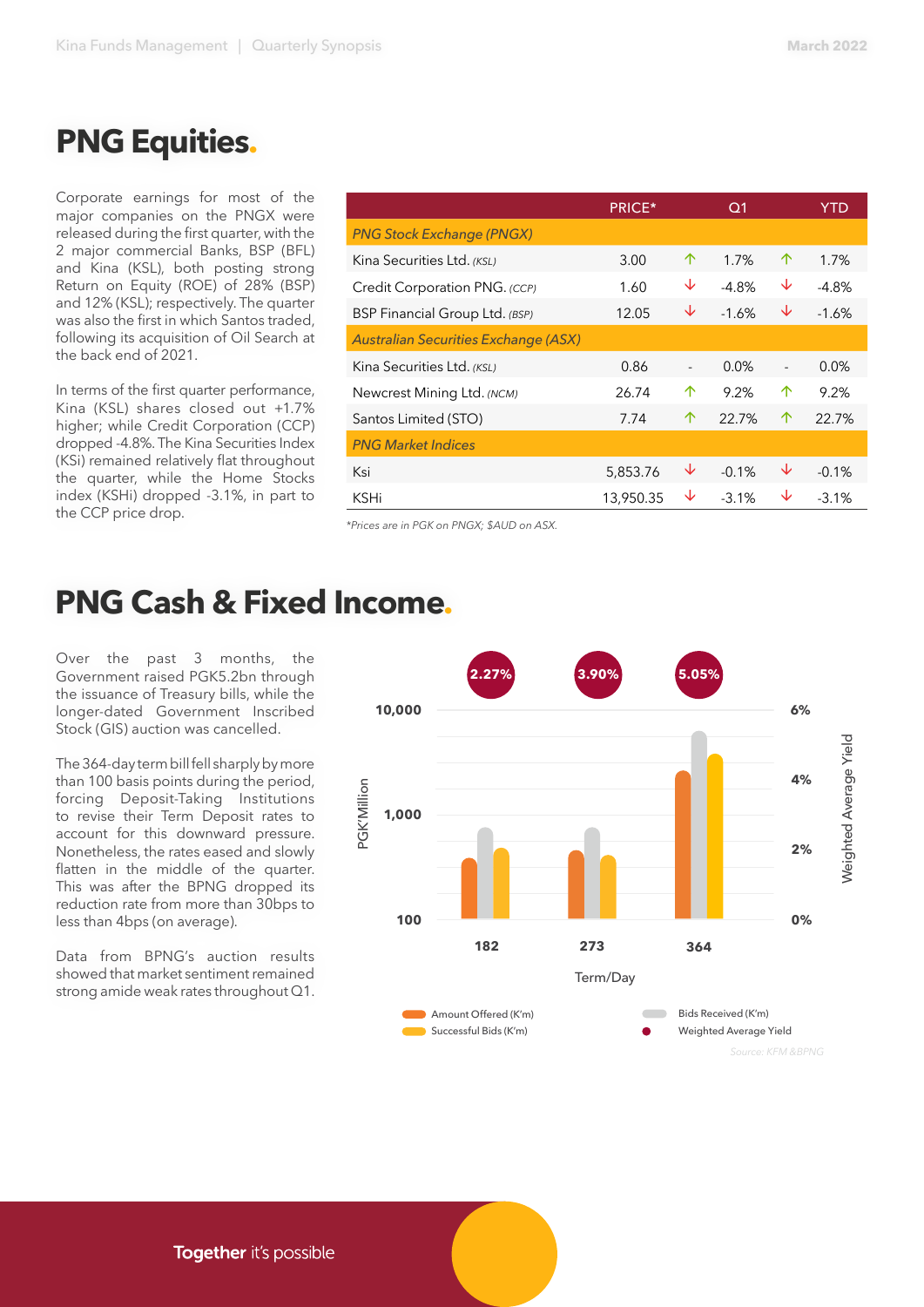# **International Equities.**

Global equity markets had a difficult start to 2022, as major benchmarks in the U.S., Europe, and Asia fell in January and February, which overshadowed some of the gains incurred later in the quarter.

The Central Banks on-going hawkish comments on interest rates concerning inflation pressure were the key drivers of the equity markets. The Ukraine war fostered existing concerns of inflation pressure and forced Central Banks to hike rates, leaving no room for risky assets as investors sought for safe-haven assets, particularly bonds and gold.

It will be a challenging journey for the global equity market considering the on-going war between Russia and the Ukraine. It is unclear when the war will end.

|                      | Price (USD) |   | Q <sub>1</sub> |   | <b>YTD</b> |
|----------------------|-------------|---|----------------|---|------------|
| <b>North America</b> |             |   |                |   |            |
| Dow Jones IA         | 34,678.35   | ↓ | $-4.6%$        | ↓ | $-4.6%$    |
| S&P 500              | 4,530.41    | ↓ | $-5.0%$        | ↓ | $-5.0%$    |
| <b>NASDAQ</b>        | 14,220.52   | ↓ | $-9.1%$        | ↓ | $-9.1%$    |
| Toronto S&P/TSX      | 21,890.16   | 个 | 3.1%           | 个 | 3.1%       |
| <b>Europe</b>        |             |   |                |   |            |
| <b>FTSE</b>          | 7,515.68    | 个 | 1.8%           | 个 | 1.8%       |
| <b>DAX</b>           | 14,414.75   | ↓ | $-9.3%$        | ↓ | $-9.3%$    |
| CAC40                | 6,659.87    | ↓ | $-6.9\%$       | ↓ | $-6.9%$    |
| Asia                 |             |   |                |   |            |
| Nikkei               | 27,821.43   | ↓ | $-3.4%$        | ↓ | $-3.4%$    |
| Hang Seng Index      | 21,996.85   | ↓ | $-6.0\%$       | ↓ | $-6.0\%$   |
| Shanghai Composite   | 3,252.20    | ↓ | $-10.7%$       | ↓ | $-10.7%$   |
| Sensex               | 58,568.51   | 个 | 0.5%           | 个 | 0.5%       |
| S&P/ASX 200          | 7,499.59    | 个 | 0.7%           | ↑ | 0.7%       |

*Source: Reuters, JP Morgan & KFM* 

# **International Cash & Fixed Income.**

More developed markets saw strong growth in 10-year Treasury bonds which were mainly driven by inflation concerns – with the U.S. Federal Reserve raising rates by 25bps. The U.S. 10-year Treasury yield rose to 2.34% (up 83bps) and the 2-year bond yield rose 160bps to 2.33%. The increased yield in shorter-dated terms relative to longer-term (especially for the 2-yr/10-yr bonds) in the U.S has traditionally been a precursor for recession, according to analysts.

The European and Australian markets also shared similar sentiments, by with short-term rates increasing during the first quarter.

Developed-market Central Banks are expected by investors to carry out a further round of interest rate hikes in the coming months.

| <b>10 Year Government Bond Yields</b> |              |   |            |   |            |
|---------------------------------------|--------------|---|------------|---|------------|
| <b>COUNTRY</b>                        | <b>YIELD</b> |   | $\Omega$ 1 |   | <b>YTD</b> |
| <b>United States</b>                  | 2.34%        | ↑ | 0.83%      | 个 | 0.83%      |
| United Kingdom                        | 1.61%        | ↑ | 0.64%      | ↑ | 0.64%      |
| Australia                             | 2.84%        | 个 | 1.17%      | 个 | 1.17%      |
| New Zealand                           | 3.22%        | 个 | 0.83%      | ↑ | 0.83%      |
| France                                | 0.98%        | 个 | 0.78%      | 个 | 0.78%      |
| Japan                                 | 0.22%        | ↑ | 0.15%      | ↑ | 0.15%      |

*Source: Reuters & KFM*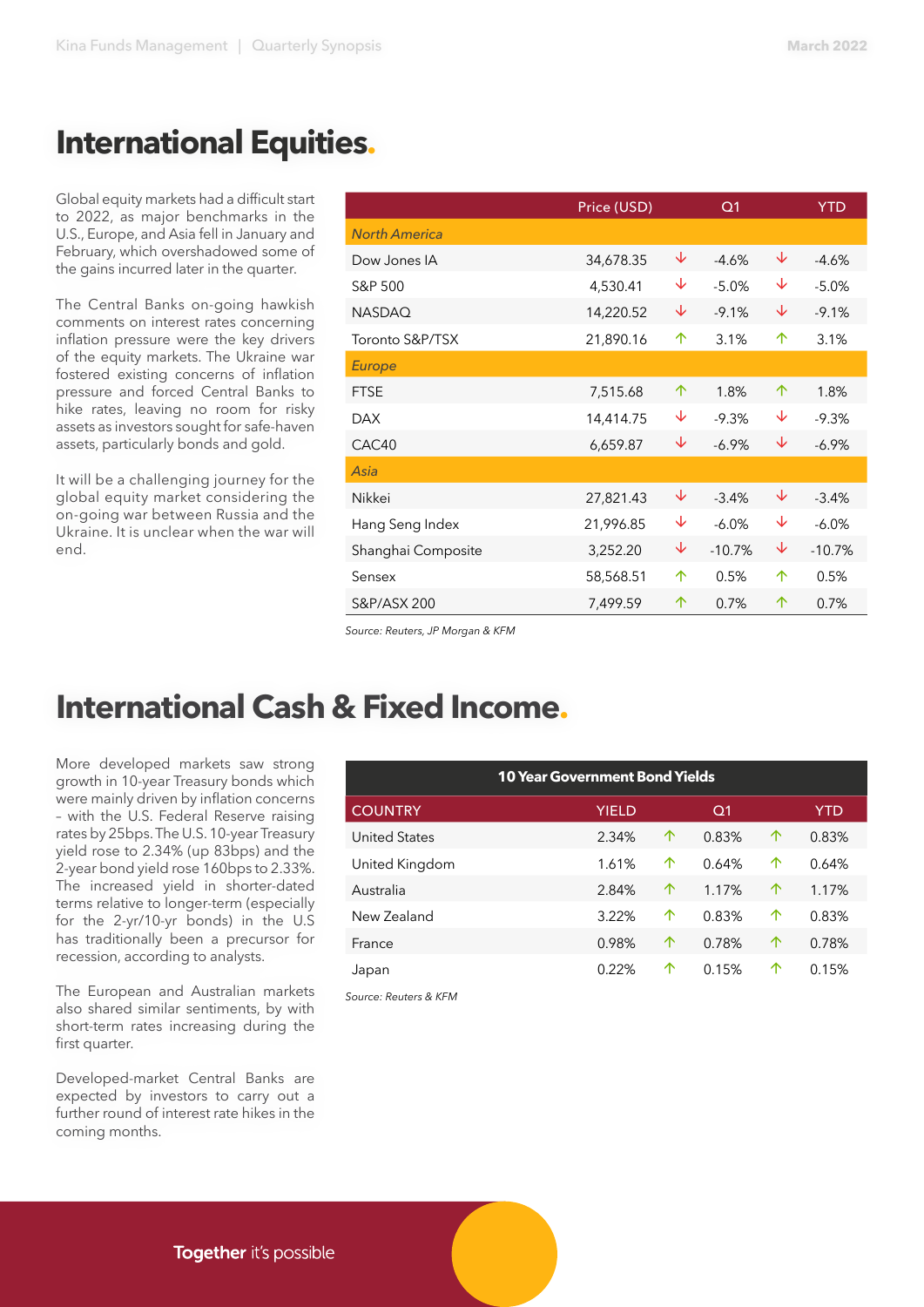# **Commodities .**

It was a volatile first 3 months for commodity traders, notably in late February, with Russia's invasion of Ukraine adding to production-supply chain bottlenecks, which exponentially drove up the prices of some key commodities into record high territory. Crude Oil made headlines by breaking the US\$100 per barrel mark after 7 years. Precious metals, including Gold and Silver also spiked – with the former used as a hedge against inflation. The elevated demand pushed up Gold by +6.7%, whilst Silver notched +7.3%.

In the agriculture space, Palm Oil outperformed Coffee and Cocoa, adding +23.9% Q/Q, after the world's largest producer, Indonesia, announced that it would consider reducing export volumes. Furthermore, production woes in the second-largest producer – Malaysia, also added to upward price pressure as the country was faced with labor shortages.

|                         | PRICE (USD) |   | Q <sub>1</sub> |   | <b>YTD</b> |
|-------------------------|-------------|---|----------------|---|------------|
| Agriculture             |             |   |                |   |            |
| Coffee. (US cents/lb)   | 226.00      | 个 | 0.1%           | 个 | 0.1%       |
| Cocoa. (USS/mt)         | 2,650.00    | 个 | 5.2%           | 个 | 5.2%       |
| Palm Oil. (RM/tn)       | 6,391.00    | 个 | 23.9%          | 个 | 23.9%      |
| Energy                  |             |   |                |   |            |
| Brent Crude. (US\$/bbl) | 107.91      | 个 | 38.0%          | 个 | 38.0%      |
| LNG. (USS/mm Btu)       | 35.44       | 个 | 16.2%          | 个 | 16.2%      |
| Light Crude. (US\$/bbl) | 100.28      | 个 | 32.6%          | 个 | 32.6%      |
| <b>Precious Metals</b>  |             |   |                |   |            |
| Gold. (US\$/oz)         | 1,954.00    | 个 | 6.7%           | 个 | 6.7%       |
| Silver. (US\$/oz)       | 25.13       | 个 | 7.3%           | 个 | 7.3%       |
| <b>Base Metals</b>      |             |   |                |   |            |
| Copper. (US\$/lb)       | 4.75        | 个 | 6.3%           | 个 | 6.3%       |
| Iron Ore. (US\$/t)      | 139.83      | 个 | 24.1%          | ↑ | 24.1%      |

*Source: Reuters & KFM*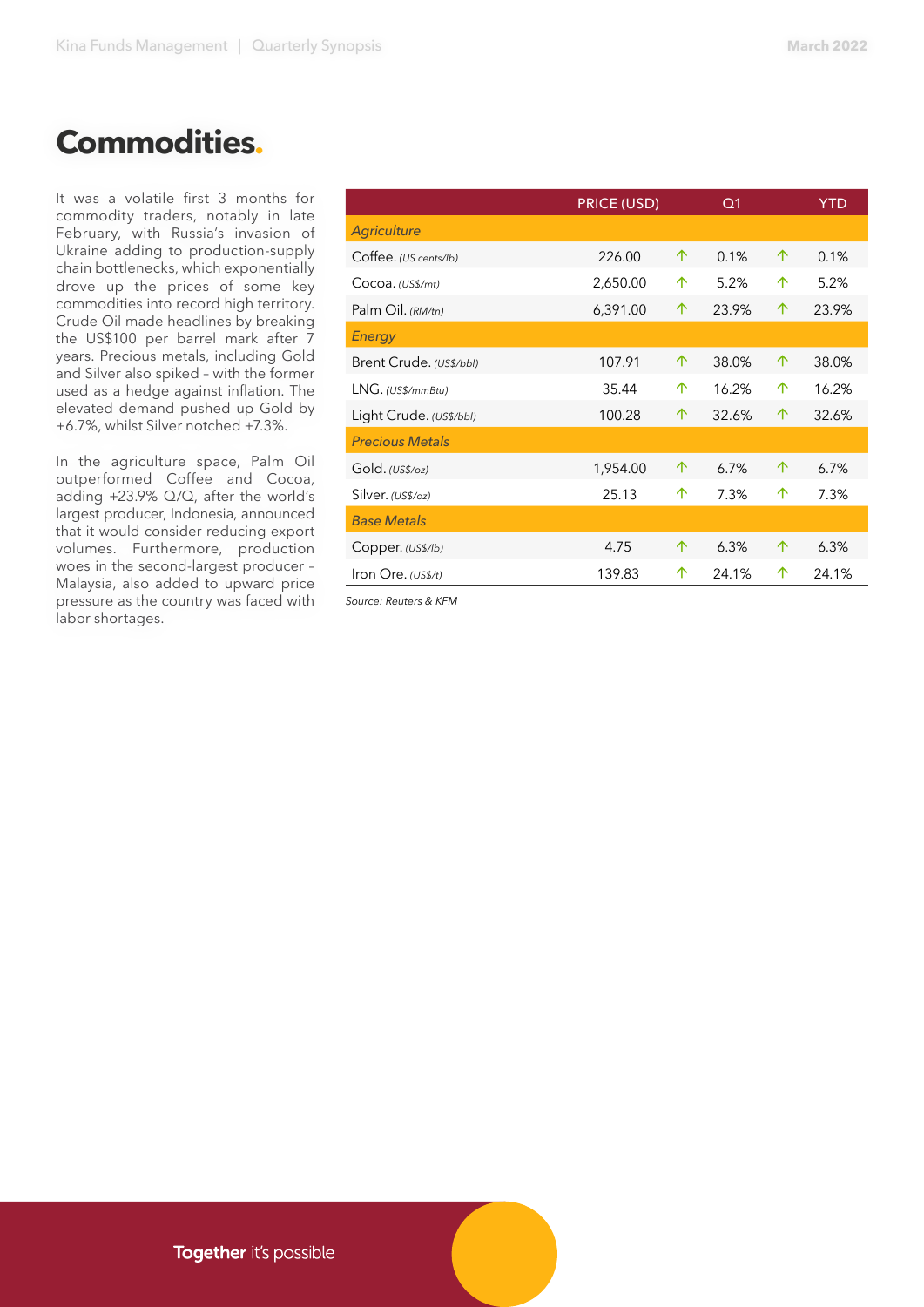# **Kina Bank Wealth Management.**

#### EGM | Business, Wealth Management and Advisory Services

Deepak Gupta **deepak.gupta@kinabank.com.pg** 

#### Head of Investments

Michael Rook **michael.rook@kinabank.com.pg**

Manager | Research & Analysis

Charles Wama **charles.wama@kinabank.com.pg**

Manager | Portfolio Administration & **Compliance** 

Noelyne Togs **noelyne.togs@kinabank.com.pg**

#### Manager | Retail Wealth Management

Josh Mua **joshua.mua@kinabank.com.pg**

#### Senior Economist

Moses David **moses.david@kinabank.com.pg**

#### Senior Investment Analyst

Gareth Rus **gareth.rus@kinabank.com.pg**

#### Investment Analysts

Max Kasening **max.kasening@kinabank.com.pg**

#### Senior Portfolio Administrators

Mareta Kokiva **mareta.kokiva@kinabank.com.pg**  Teddy Aipeta **teddy.aipeta@kinabank.com.pg**

#### Portfolio Administrators

Serah Kokun **serah.kokun@kinabank.com.pg**  Kimberley Melegepa **kimberley.melegepa@kinabank.com.pg**

#### Economics

Karo Tuva **karo.tuva@kinabank.com.pg**

#### Shares

Vera Saisagu Goldstein Napitalai **wealth@kinabank.com.pg**

#### Administration Coordinator

Dagu Hebore **dagu.hebore@kinabank.com.pg**